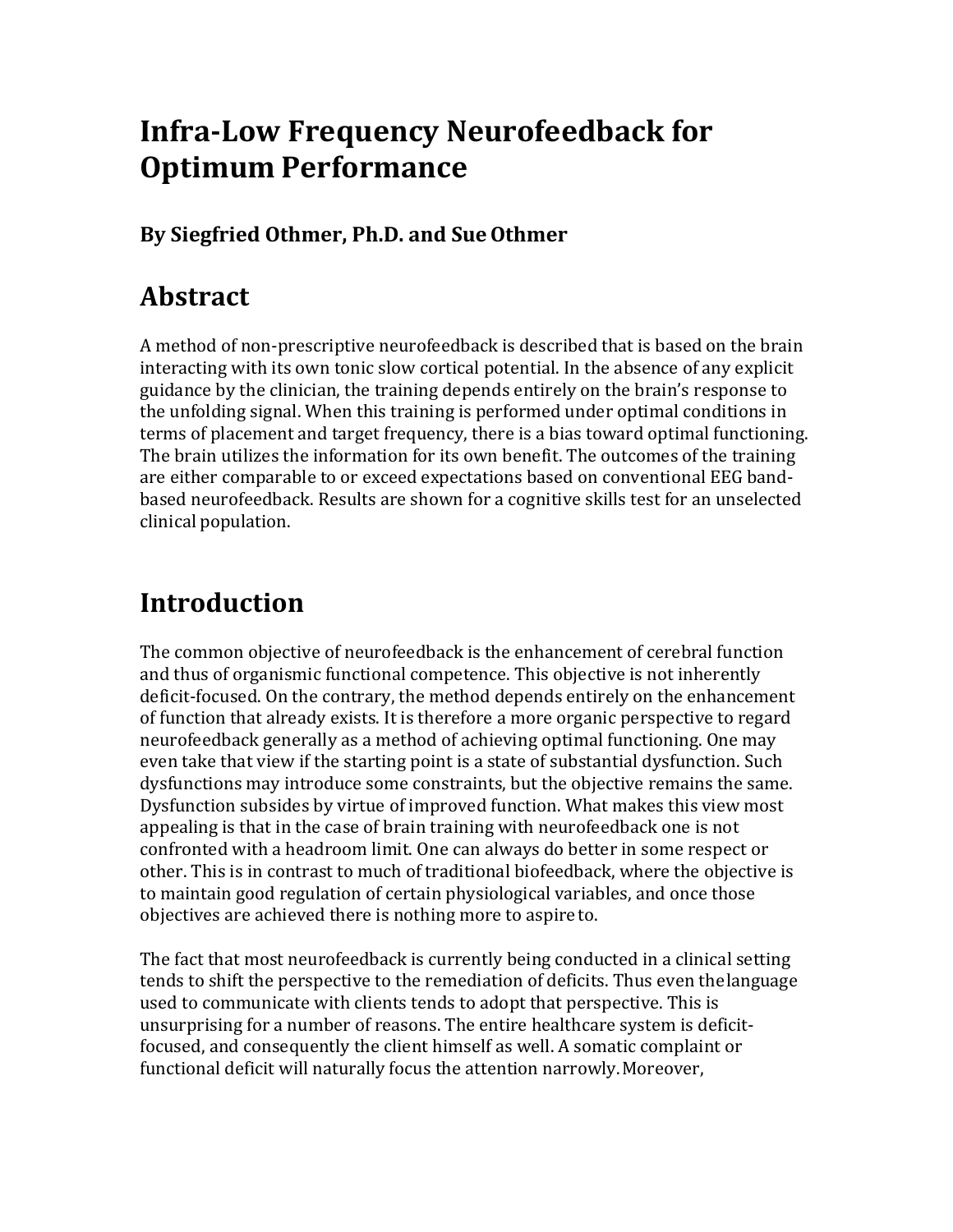characterization methods used in neurofeedback tend to focus on the discernment of deficits, both to make the case for neurofeedback and to guide thetraining.

The notion that neurofeedback clinicians are actually prescribing a remedy for particular complaints is in need of a sober, cold-eyed critique. If truth be told, neurofeedback clinicians have lots of evidence that the brain may not respond as directed in training situations. Or the predicted outcome is not achieved with the recommended protocol. Or the EEG does not change in the direction implied by the protocol. When the brain is subjected to the close-order drill that is operant conditioning, the response has greater variation than our models imply.

It is therefore more appropriate to regard the rewards and inhibits of a traditional neurofeedback protocol as a provocation or a challenge rather than as an explicit instruction. This is an easy case to make for the inhibit design. After all, the brain is merely being alerted to its indiscretions, and it is left to its own devices for a response. But even in the case of a targeted reward, matters are not what theyseem. Response formation depends upon the brain assigning meaning to the episodic reward, whereupon the brain is in a position to exercise all of its degrees of freedom in response. The clinician is not in good control of thatprocess.

It has been our own experience over the years that the brain responded far too quickly to the training in many cases to be reasonably attributed to an operant conditioning response. In addition to the expected slow and gradual learning curves, we were observing state shifts and symptom relief that were surprisingly rapid and unexpected. The brain was deriving more information from the signal than we thought we were providing. While we as scientist-practitioners were focusing on the operant conditioning aspects of the design, the brain was appraising the signal more comprehensively. Over time, we came to abandon the operant conditioning aspect of the training entirely, relying instead solely on the brain's observation of its own output, as reflected in the EEG. The feedback became more organic and more effective, quicker to reach the goal. Once we gave up trying to prescribe outcomes, the brain placed itself totally in charge of the process bydefault.

Once the neurofeedback process is left to the discretion of the brain in its execution, it becomes apparent that the brain utilizes all the information available to it in the cause of better regulation. The training process that has emerged is entirely analogous to the one by which the brain acquired its self-regulatory skills in the first place, during early development. We have simply given the brain the benefit of additional information, so it is the beneficiary of much more direct feedback on its own regulatory activity than is otherwise available. That in turn allows the brain's natural proclivity toward self-optimization to be executed in a larger workspace and with greater refinement. This process is most appropriately seen in the frame of training toward optimum functioning, a matter of skilllearning.

The emergence of this new kind of brain training is described briefly herein, and results are presented that make the case for the optimum functioning model.Since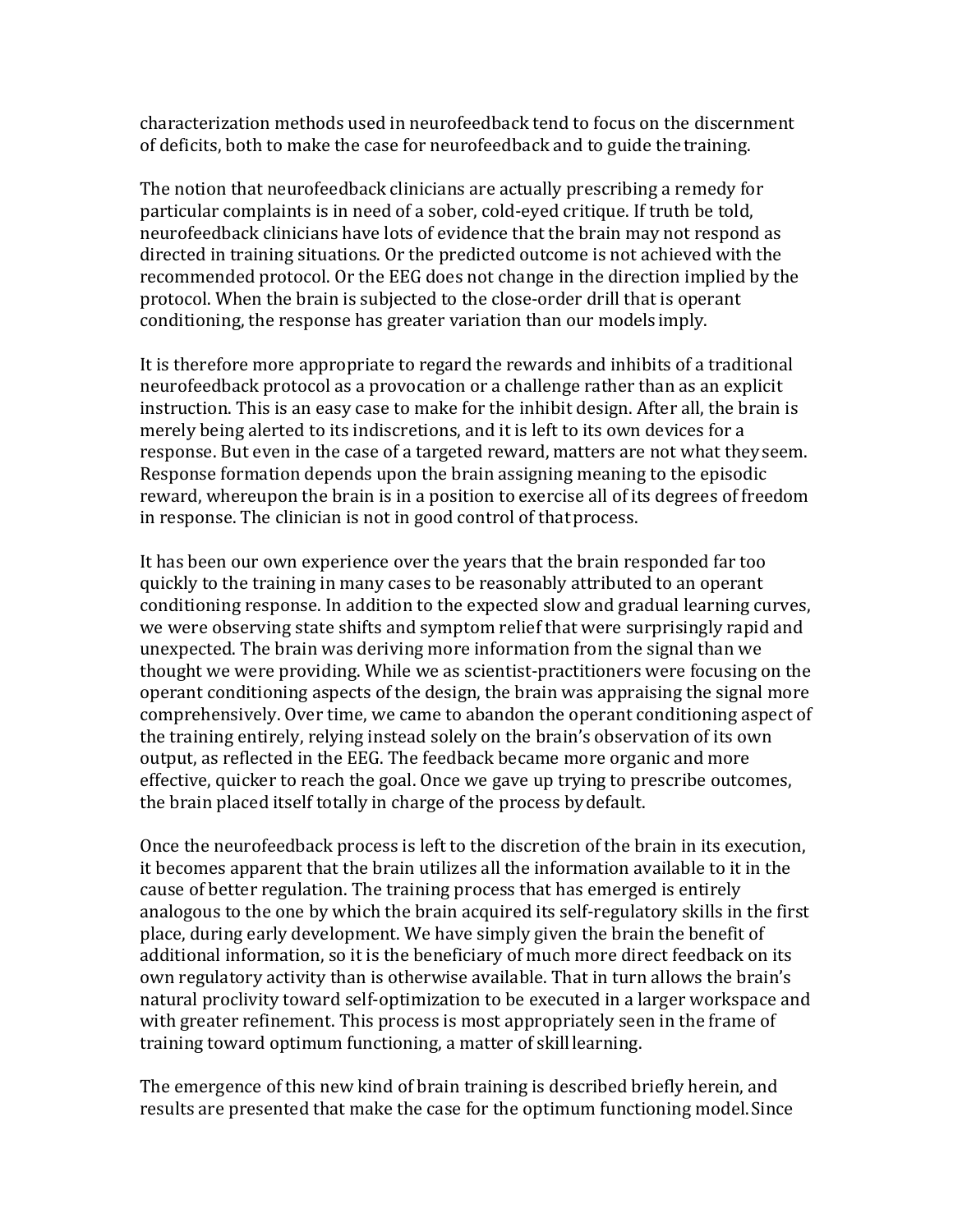the results are achieved in the absence of any bias imposed on the feedback signal, the case is made that the brain utilizes the feedback signal in its own best interests, that is to say with a bias toward optimal performance.

# **Mechanisms-based training**

The original SMR/beta training approaches by Sterman and Lubar were aiming at achieving better regulatory function in first order. Sterman's SMR training was intended to achieve better regulation of motoric excitability. In its application to seizure control, the protocol was invariant, independent of the locus of any seizure focus (Sterman, 2000). The inhibits on the theta-band and high-beta band activity were intended to shore up the integrity of the rewards in the SMR-band. Theywere not thought to play any intrinsic training role in their ownright.

In Sterman's original training of cats, there was no implication that a functional deficit was being targeted (Sterman et al, 1970). They were normal cats, or at least they were before they had electrodes implanted in their brains. The quality of their sleep improved by virtue of the training. The fact that the training effected control of chemically induced seizures was incidental to the original objective of the training, which was to investigate the effects on sleep (Sterman, 1976). In retrospect, this can be seen entirely in an optimum functioning frame.

The addition of beta1 training by Lubar was aiming at improved cognitive function in ADHD (Lubar and Lubar, 1984). His training was the first to assign an EEG shaping role to the theta-band inhibition. However, as already indicated, the inhibit function was passive in that it placed no imperative demand upon the brain but rather merely informed it of its status of ranging outside of the bounds of good performance. The categorical remedy was the restoration of better performance, but the remedy was not narrowly specified.

The inhibit-based training was later augmented with QEEG-based targeting, which shaped thinking more toward a deficit focus. However, matters had not been fundamentally altered. The availability of the QEEG simply enlarged the parameter space in which an appropriate inhibit strategy was to be determined. And even when QEEG measurements were used to inform a strategy of low-level stimulation, whether optical, auditory, or electromagnetic, these stimulations likewise served mainly in the role of a provocation or a challenge, rather than as a specification of an imperative target for the training.

The development path of the reward scheme in the Sterman/Lubar paradigm took a very different form. The availability of video feedback facilitated the presentation of the full dynamics of the training band along with the threshold crossings. Inaddition to this being more engaging to the trainee, it turned out to be more informative for the brain as well. Trainees responded more quickly and more profoundly, particularly with the use of bipolar montage as opposed to referential placement.It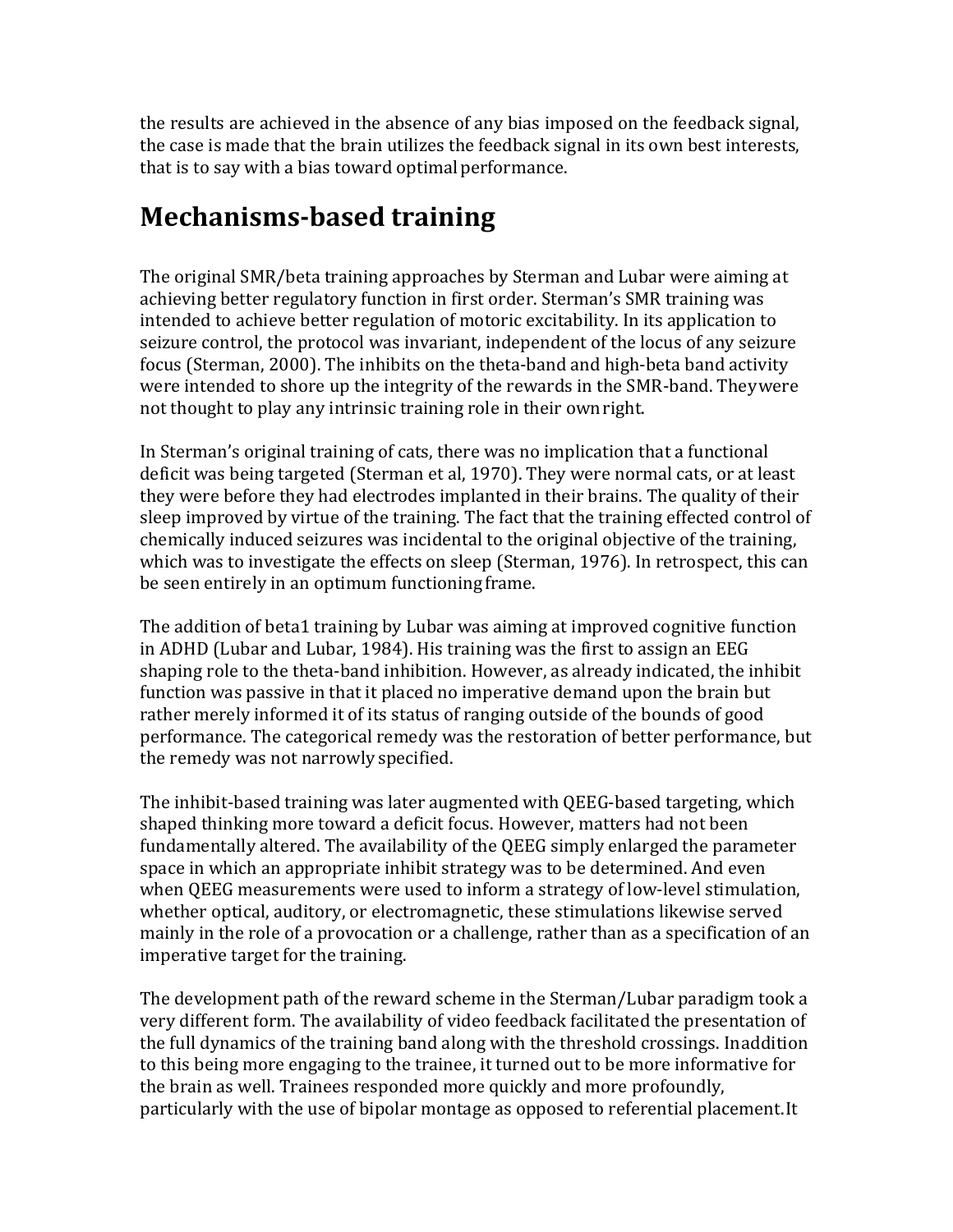was observed that some individuals were exquisitely sensitive to the particularsof the reward frequency, and that introduced the concept of the Optimum Reward Frequency, or ORF, which has guided our work ever since. With each trainee, the effort was undertaken to optimize the responsefrequency.

Such sensitivity to the particulars of the reward seems hard to believe when one inspects the signal at issue. An example of three training bands, separated by 0.5Hz, is shown in Figure 1, along with the spectrals for the same bands. It is difficult to tell the difference between the signals in the time domain, and the differences likewise seem quite modest in the frequency domain. Nevertheless, sensitive responders can systematically tell the difference between the different bands in training, and they can often do so very quickly, on the timescale of one to six minutes. Some individuals are sensitive to differences even smaller than 0.5 Hz. The ORFs determined for each individual are quasi-stable, changing only slowly with training if at all.



## Spectral response for narrowband filter

Figure 1. Three filtered traces derived from the same source, with center frequencies spaced 0.5 Hz apart, at 9.5 Hz, 10 Hz, and 10.5 Hz, respectively. The broadband EEG is shown in the top trace, and the bottom trace shows the rectified and smoothed feedback signal for one of the three traces. The compressed spectral array is shown on the right for each of the filtered traces.

The sensitivity to target frequency was a particular issue with those afflicted with instability of brain function such as seizures, migraines, panic attacks, asthmatic episodes, and Bipolar Disorder. With individualization of the training frequency the clinical reach was extended to a much broader range of conditions, and it extended to more complex clinical manifestations. The frequency range eventually covered the entire conventional EEG range of 0.5 to 40 Hz. The distribution of target frequencies was strongly skewed toward the low end of the frequency range, and the most common target frequency was the lowest available, 0.1 Hz. This led to the exploration of the tonic Slow Cortical Potential as a training vehicle in2006.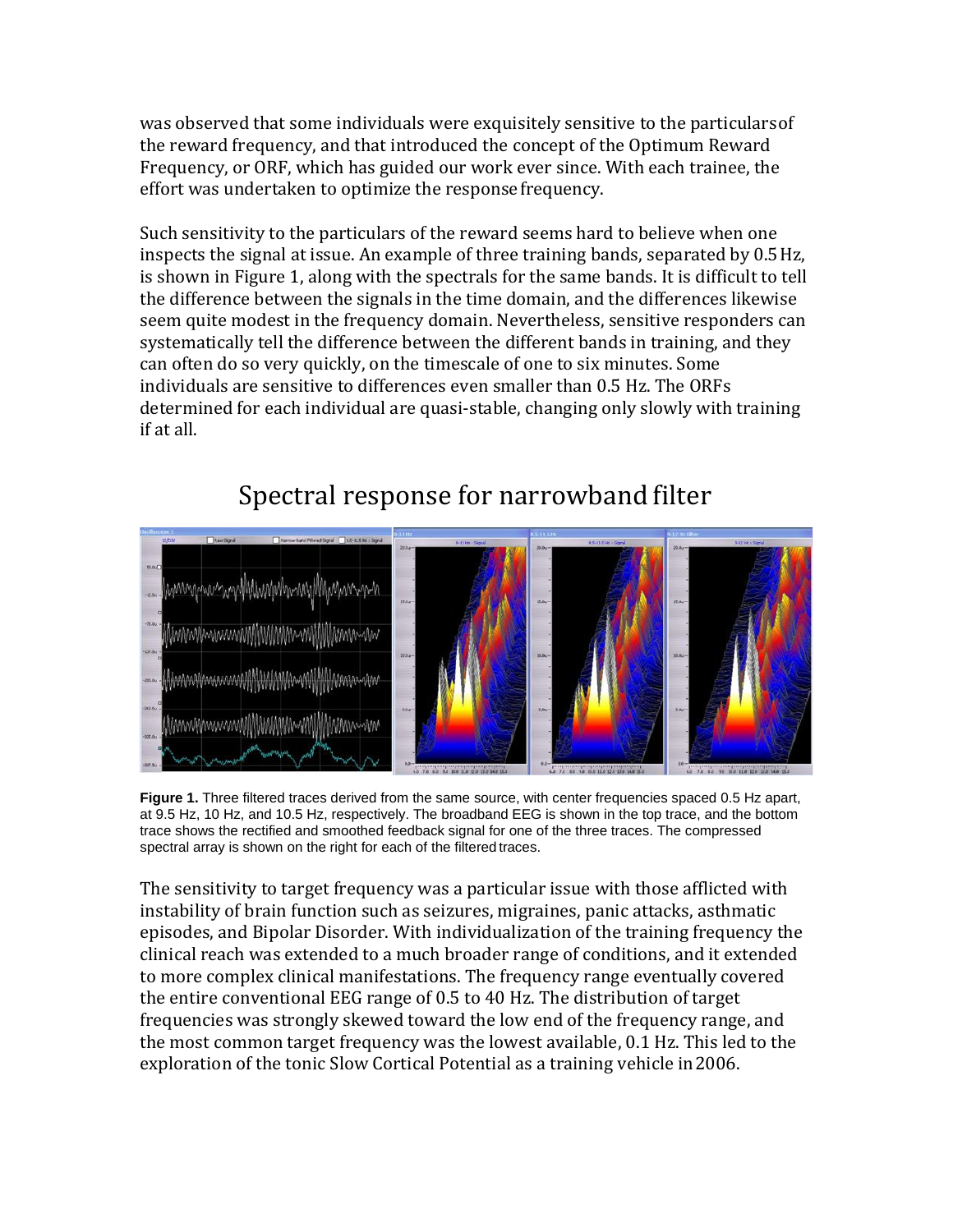## **Infra-Low Frequency (ILF) Training**

In the range of 0.1 Hz and below, the training is done on the basis of simple waveform-following, in which the brain merely witnesses the time course of the tonic Slow Cortical Potential (SCP), which directly reflects cortical excitability (Elbert, 1993). The frequency is too low for conventional amplitude-based training with thresholding. Placement is always bipolar. The dynamics of the signal then reflect the fluctuating differential cortical activation between the two active scalp sites, and the brain is observed to engage quite effectively with thatinformation. The approach differs from the well-known SCP training that operates on transient behavior in that it removes the dependence on cognitive engagement with the task (Birbaumer, 1999). The trainee typically responds to the signal with a shift in arousal level, alertness, and vigilance, and such within-session response permits the optimization of the target frequency. The objective is to determine the frequency at which the trainee is optimally calm, alert, and euthymic. In the absence of felt or reported within-session response, the training is optimized on the basis of sessionto-session changes.

The frequency-specificity of the conventional training carries over into the infra-low frequency region. For that reason, we refer to this approach as infra-low frequency (ILF) training. The new approach completely took over our practice in 2006, and appeared to yield better and more rapid results for all clinical conditions typically seen in a neurofeedback practice. Over time, the clinical reach was broadened to cover more challenging clients by extending the frequency range of training to below 0.01Hz. Even at such low frequencies, the dynamical aspects of the signal were sufficient to engage the brain.

Electrode placements carried over from the higher-frequency region. These have in fact remained fairly invariant since the late nineties, but within that basic framework some tactical shifts have taken place. Brain instabilities were uniformly addressed with the inter-hemispheric placement T3-T4 (Othmer, 2015). This has been found to be more effective clinically than the C3-C4 placement that was more commonplace early on in the field (Quirk, 1995). It has therefore become the default starting placement for the brain instabilities.

Lateralized placements include principally T4-P4, T3-Fp1, and T4-Fp2. Whereas there was an early pre-occupation within the field with left-side placements, the extension of the work to the low frequencies has been accompanied by a shift toward right-side training as a priority. This is readily explained on the basis that core regulatory function is organized at low frequencies, and it involves right hemisphere priority. We have progressively moved toward those issues that are primary in our developmental hierarchy, issues that may not be as effectively addressed with higher-frequency training. These consist of arousal regulation, affect regulation, autonomic regulation, and interoception. These core issues arealways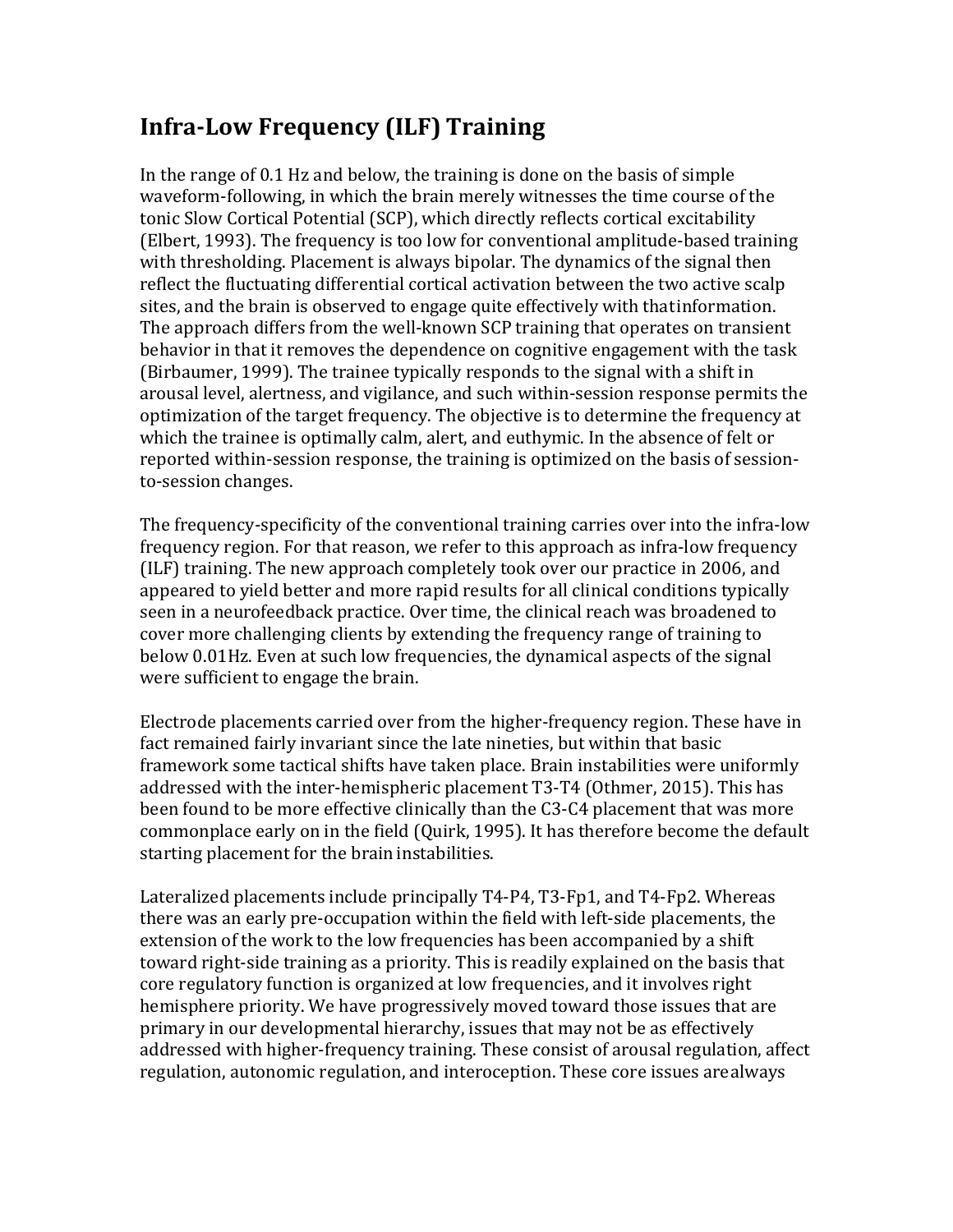involved in neurofeedback to some degree, but perhaps not as effectively and efficiently as with infra-low frequency training targeting the righthemisphere.

In practice, only two protocols are candidates at the outset of training, depending on whether arousal regulation or brain stability dominate in the clinical presentation. These are T4-P4 and T3-T4, as shown in Figure 2. In some instances, both are called for from the outset. Then, depending on the need, others of the four standard placements are added to the protocol. Further downstream, yet other protocols may be added for more specific purposes.



**Figure 2.** Starting placements for Infra-Low Frequency neurofeedback. These are either used exclusively in the first session, or they are used sequentially in the event that both are required.

This approach reflects a very clear 'hierarchy of needs' that becomes apparent as the various protocols are evaluated for inclusion. A kind of scaffolding applies to this process as the early protocols lay the foundation for the protocols to follow. Some of the protocols that eventually become necessary might not have been tolerated at the outset. One has the clear sense of recapitulating the person's original developmental hierarchy and of facilitating a kind of re-ordering and of functional re-normalization.

The hemispheric division of labor plays a determinative role in the clinical decisionmaking process. In line with the well-known approach/withdrawal dichotomy, the right hemisphere takes primary responsibility for issues of core state regulation and of the vegetative domain. Concomitantly, cortical resting states are more broadly and intimately connected on the right side (Buckner, et al. 2008). Being primarily responsible for interoception, the right hemisphere sees to one's sense ofsafety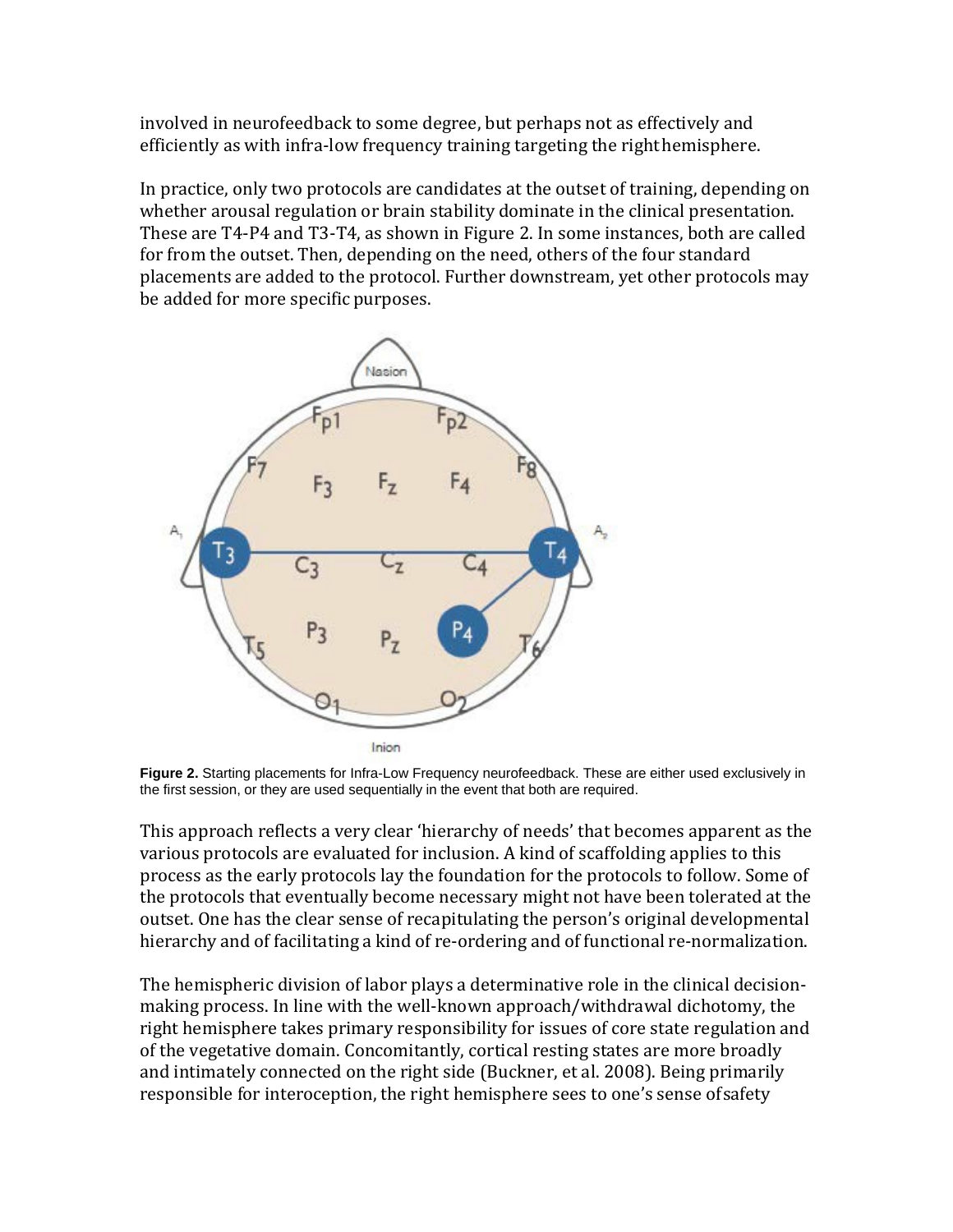(Sridharan, 2008). The left hemisphere exercises a primary responsibility with respect to executive function and engagement with the outside world. The quality of the latter is conditionalon the functionality of the former. Hence the key to good left-hemisphere function actually lies with the righthemisphere.

Assessing progress in training is firstly a matter of tracking symptom severity, and secondarily one of assessing the quality of regulation broadly: the quality of sleep; of emotional regulation; of alertness and vigilance; etc. Despite the very limited targeting, the breadth of impact makes it apparent that the whole brain is affected in this process, including in particular left-hemisphere function, even before it has been explicitly targeted. Left-hemisphere functionality can be readily assessed with an instrument such as the Continuous Performance Test(CPT).

The CPT is a pressured choice reaction time test that allows one to characterize a variety of functions. We utilize the QIKtest (Wandernoth, 2006), which was designed to emulate the TOVA ® (Test of Variables of Attention) (Leark, 1999). It allows a comparison of stimulus-sparse and stimulus-intensive challenges and thus explores the arousal-level dependence of functionality. By tracking variability in performance it also yields information on the stability of brain function and the capacity to maintain vigilance under the challenge of tedium. Results were analyzed using EEG Expert, which relies population-based norms that were established with the QIKtest on a database of over 50,000 records. Non-parametric statistics were used throughout because the norming distribution was non-Gaussian. The resulting percentile scores were then converted back into equivalent standard scores by means of the conversion that applies to a Gaussian distribution, for ease of inspection.

We utilize the QIKtest as an evaluation tool and progress measure with everyone who is capable of taking it, and for that reason it presents an unparalleled opportunity for the evaluation of neurofeedback with a single instrument across the entire range of functional and dysfunctional populations.

### **Clinical Results**

Impulsivity, as indexed by errors of commission, presents an almost ideal measure to track because the deficit lies in the functional domain and should in principle be subject to normalization. The brain has to be functional in order to be impulsive.On the other hand, the 'normal' range of performance leaves room forimprovement. Results of the QIKtest for the impulsivity measure are shown in Figure 3 for 5,746 clients who received nominally twenty sessions of infra-low frequency neurofeedback training. The pre-training distribution is shown in green; the posttraining results are shown in red. The normative distribution is shown in black. The data have been smoothed by means of near-neighbor averaging for greaterclarity.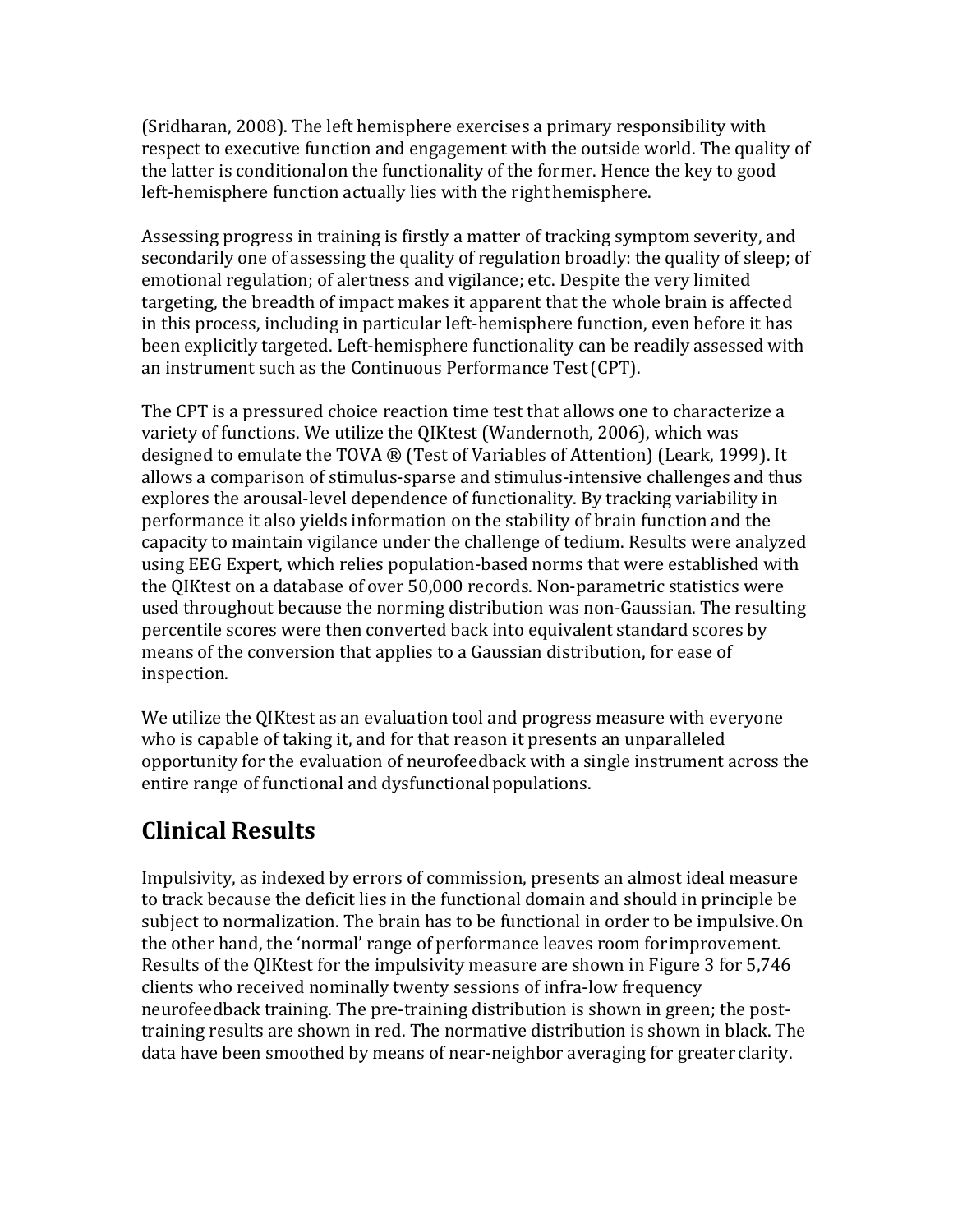

# Impulsivity Score

**Figure 3.** The distribution of impulsivity score for a non-selected clinical population of 5,746 is shown both before and after twenty sessions of ILF neurofeedback, in green and red, respectively. The norm is shown in black. The dotted curve shows the difference pre-post. The actual distributions are not Gaussian-distributed, but have been converted to Gaussian equivalent for ease of inspection. See text for discussion.

The result of the training experience was to move the distribution above norms systematically. The deficited portion of the distribution became significantly depleted. The effect size is approximately 0.75 even for this population, for which there has been no prior selection of a deficited pool. The greatest improvement from pre-to-post is found at one standard deviation above norms. The probability of scoring two standard deviations above the mean doubled with the training, despite the fact that the score was already above norms at the outset.

The same data can also be used to evaluate what happens with a population in deficit with respect to impulsivity by arbitrarily limiting the sample to those who score poorly at the outset. A cutoff of one standard deviation below norms means that we are looking at the bottom 16% of the entire distribution in terms of impulsivity. A degree of homogeneity of the sample was also sought by limiting the age range to 10-19. The resulting sample size of 578 represents the subset of the population of Figure 3 that met both criteria.

The results are shown in Figure 4 in the form of cumulative distributions. The posttraining data reveal that 30% of the trainees ended up scoring above norms.The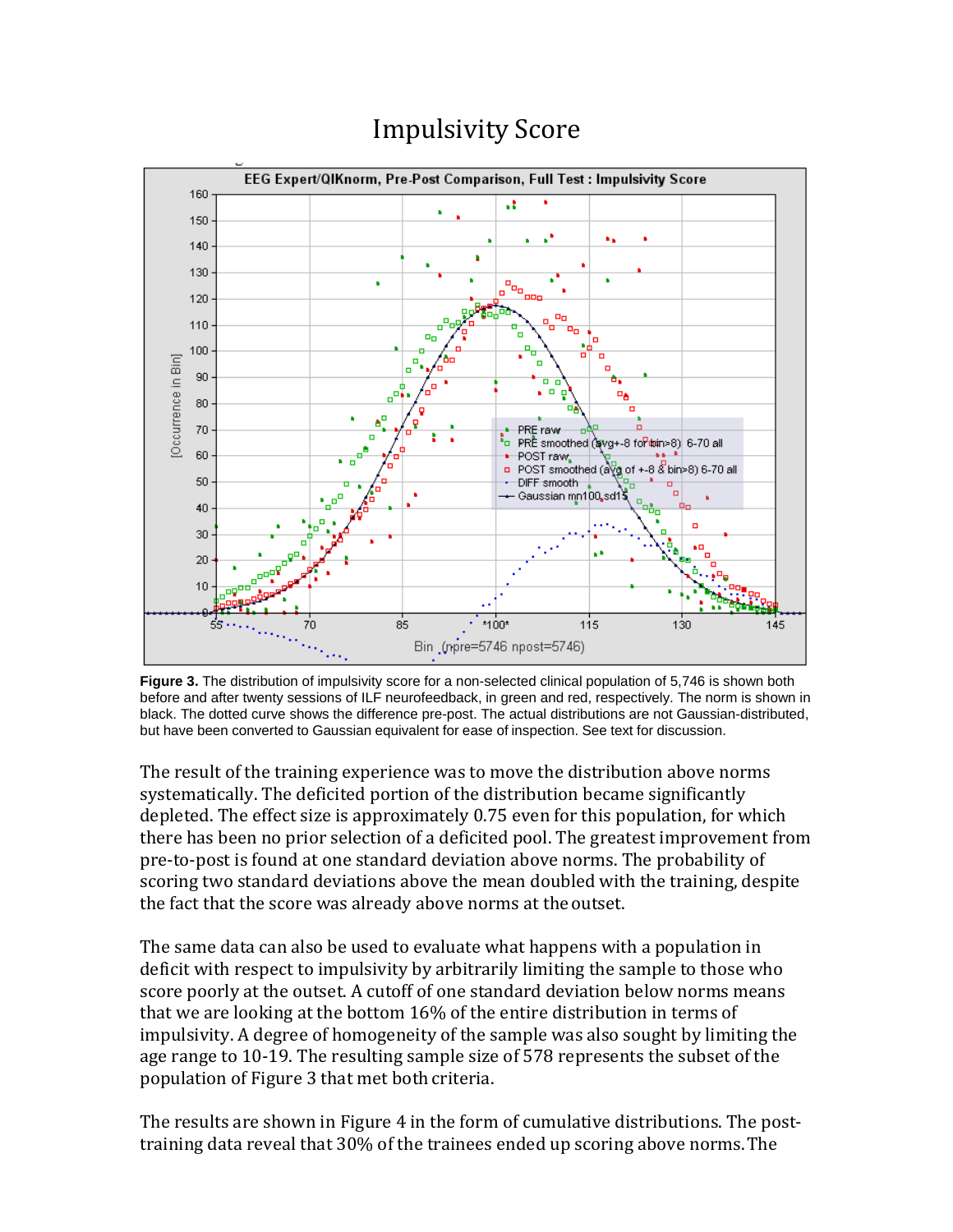median score has improved by one standard deviation; the effect size is approximately unity for this deficited population. If the standard score of 85 is taken as the threshold for normal functionality, the training has moved two-thirds of all trainees into the functional range within twenty sessions. The pool of individuals who function in deep deficit are even more strongly depleted, with the cohort scoring below 70 (at the second percentile level) reduced by a factor of four.



**Figure 4.** The distributions for impulsivity score before and after training are shown for a subset of the population in Figure 2. The pool is selected in terms of age (10-19 years) and is restricted to those who initially scored more than one standard deviation below norms. See text for discussion.

As stated earlier, the training needs to be conducted at the optimal response frequency, the ORF. A consistent finding with all placements and with all individuals is that the left hemisphere optimizes at twice the frequency of the right for all training in the ILF range. This contrasts with the earlier finding of a difference of two Hertz between the left and the right ORFs in the conventional EEG range of frequencies. The crossover between these two regimes is at two Hertz on the right. These relationships are illustrated in Figure 5. These relationships have by now been confirmed by thousands of practitioners over a period of many years—fifteen in the case of the EEG frequency range; nine in the case of the ILFrange.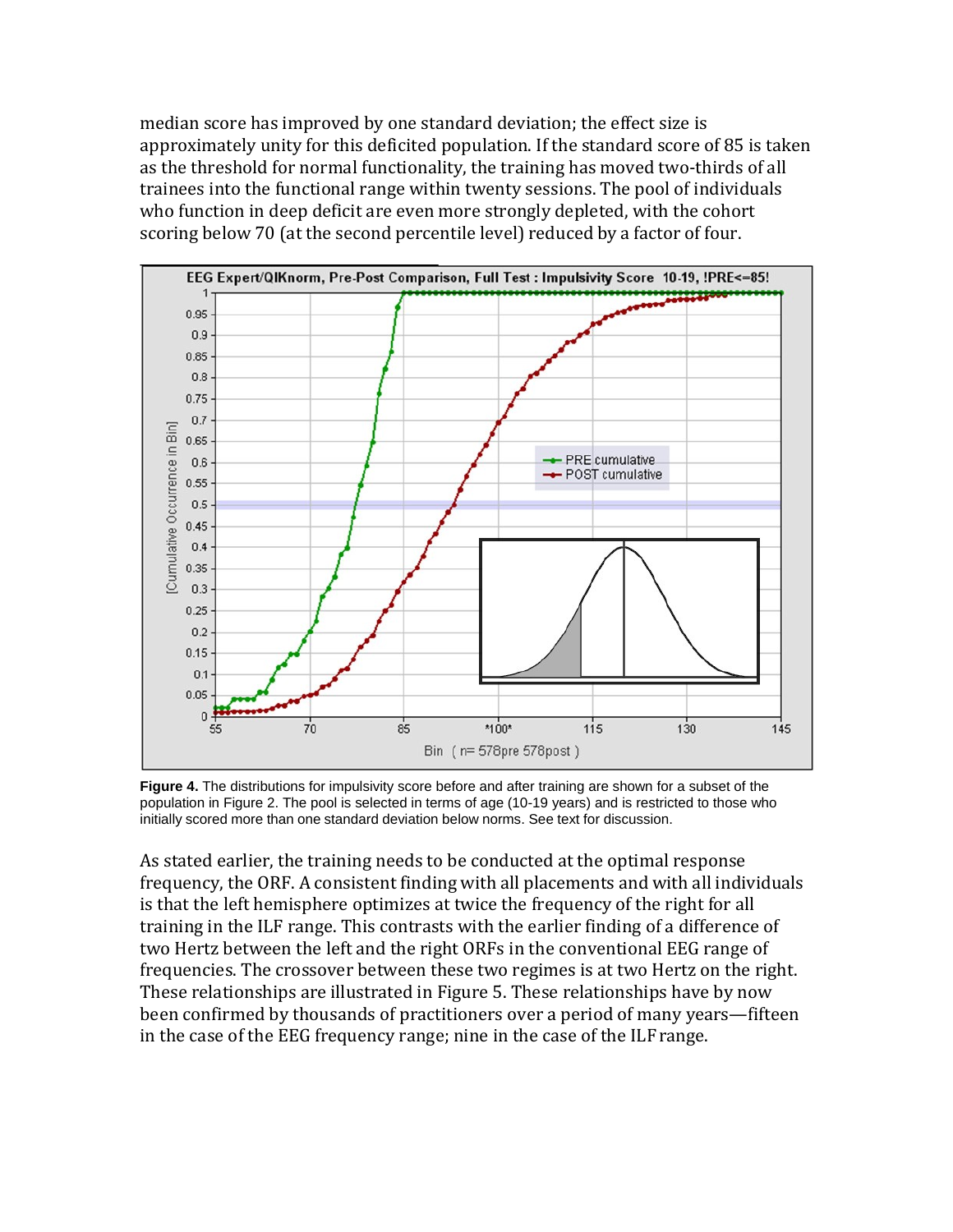## Fig. 5: Hemispheric differences in the optimum target frequency over the entire EEG spectrum



**Figure 5.** A fixed relationship prevails between the optimum response frequencies in the left and right hemispheres. In the EEG range above two Hz, the left hemisphere training optimizes at two Hertz higher than the right. Below two Hz, the relationship is harmonic. The left hemisphere training optimizes at twice the frequency of the right.

### **Discussion**

The data presented encompass the entirety of such data that was available forILF training. The sample population was unselected, consisting of the complete set of pre-post data available in our database over the timeframe of 2006 to 2014. Consequently the data covered the time period over which the clinical method was developed from its initial beginnings in 2006. In fact, the method is still in a state of ongoing refinement. Moreover, the data were contributed by hundreds of clinicians of varying levels of experience and of clinical acumen. The clients were in many cases those for whom a bit of impulsivity would be seen as the least of their problems. The clinical focus was not on the matter of resolving impulsivity, by and large. For all the above reasons, the data of Figures 3 and 4 can be considered avalid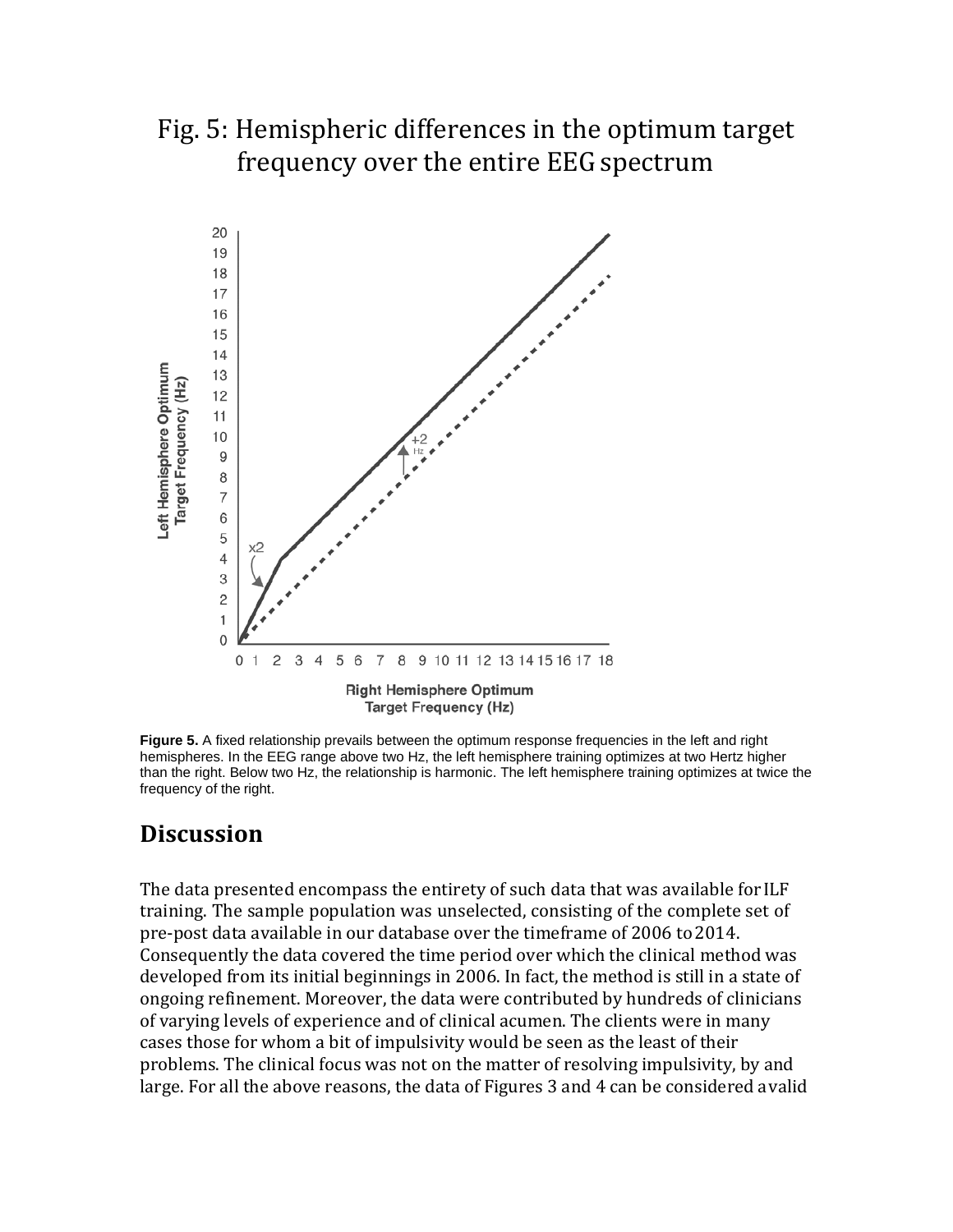reflection of real-world experience with ILF training in actual clinical settings with typical clients.

The significant import is first of all that the findings based on the above sample are statistically robust. Secondly, the data cement the case that neurofeedback in general, and ILF training in particular, is a method of training for optimal functioning rather than mere remediation of deficits. This follows from the fact that the training population is moved to better than normative performance, and that the relative improvement with respect to prior performance increases monotonically with score. A third observation is that many of the trainees were still on their first one or two training protocols by the twenty-session milestone, most likely targeting the right hemisphere, and yet benefit was observed for what is seen as a performance issue that strongly implicates left-hemisphere function. This makes the case for the whole-brain training effects even of lateralized placements. The possibility remains that further gains might be in prospect as left-hemisphere training is incorporated. It is also known that the benefits of training are not fully exploited by twenty sessions, particularly for those who remain in deficit at twenty sessions.

Significantly, the above results cannot be explained in terms of the placebo. First of all, there is no placebo model for the population shift above norms as seen inFigure 3. Secondly, it must be recognized that the neurofeedback training was effectively covert. Trainees were unaware of what signal they were training on, and many were unaware that they were training their brains at all, at least until they experienced the effects on their physiological state. Hence there was no cognitive or volitional aspect of the training process that would have mobilized the placebo response. There was no signal with which they could usefully engage even if that had been their intention. Third, the desired training effects were only available at the optimum response frequency, the ORF. That kind of specificity rules out the placebo model. Fourth, since the ORF is not known at the outset, the effects of the initial training may not accord with the desired objectives of the training, and may even be contrary to the expectations of the client. This constitutes an argument against the placebo-as-wish-fulfillment being responsible for theeffects.

It is true that the protocol also incorporates an inhibit component that is not too dissimilar from other inhibit schemes that are commonly used in the field.Although the inhibit-based feedback is not obtrusive, it is not covert. Whereas a trainee is unlikely to be distracted or engaged by it, it is a readily discernible signal. Since the inhibit scheme is not substantially distinguishable from what has been standardly available in the field, it also cannot account for clinical effects that are clearly stronger than what was observed before, when similar inhibit schemes were in effect.

Moreover, attention of the trainee is not usually called to the presence of the inhibits, since these do not constitute an action item for the trainee. Questions about these subtle intrusions into the feedback signal are not usually raised until afterthe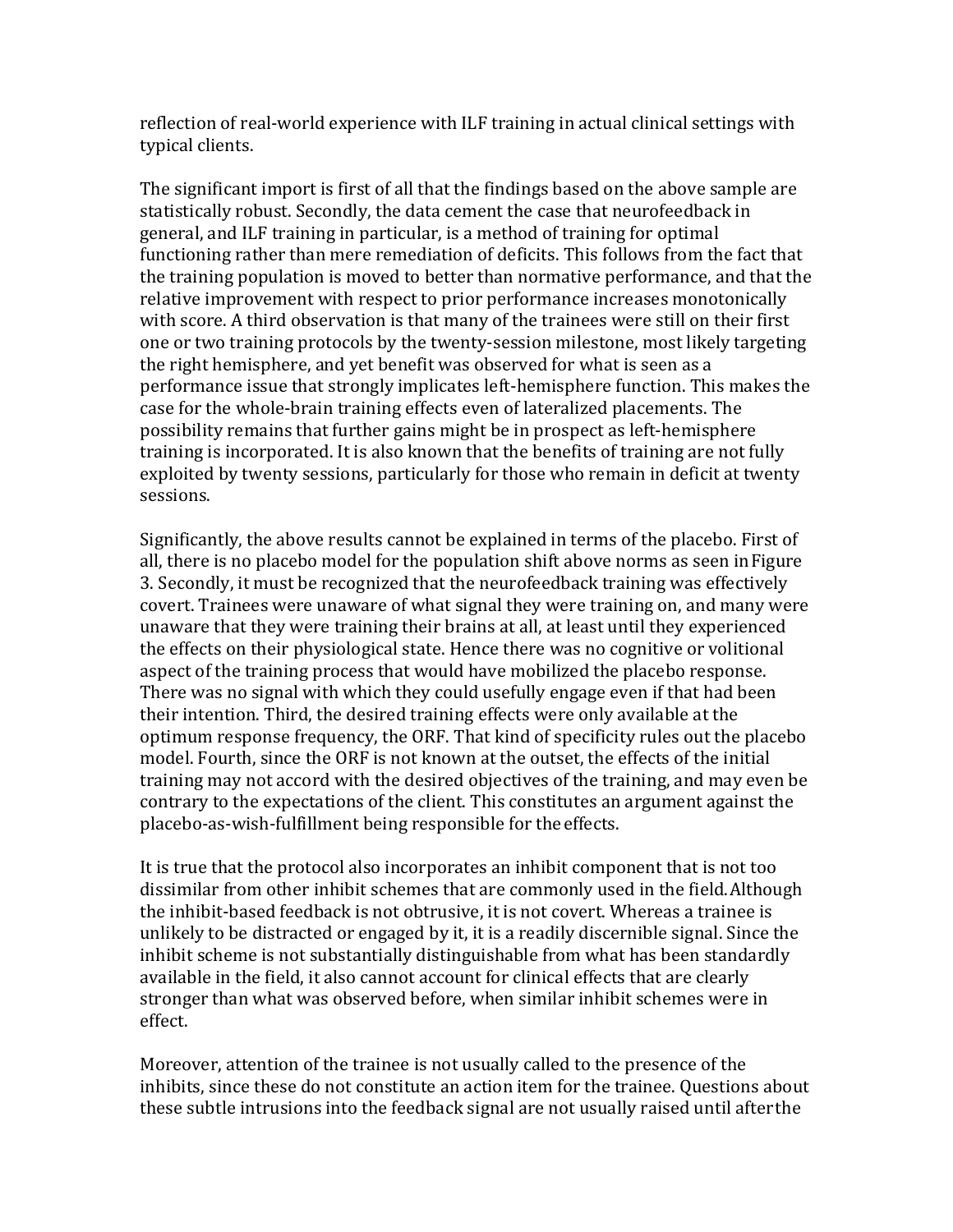training effects become unambiguously apparent, at which time the client's curiosity is aroused on the question of how that might have come about. After all, he had not been "doing anything." By this point, the question of a placebo effect has already been resolved with respect to that particular individual. Nevertheless, it may be argued that the inhibits are sufficient to mobilize a placebo response on the part of the trainee. To that proposition, the response is as follows:

The most compelling argument against the placebo model for ILF neurofeedback is the frequency relationship illustrated in Figure 5. The determination of the ORF is in each case based entirely on the report of the trainee on his or her own subjective experience of the training. The trainee is of course blind to the curve, and yet the client reports invariably conform to the relationships of Figure 5. This demonstrates that the clinical experience of the training is governed predominantly by what happens with the ILF component of the training rather than the inhibits. If neurofeedback were a placebo, or even if the results were attributable mainly to the inhibit aspect of the training, then the relationship expressed in Figure 5 could not have been discovered. Instead, we have the relationship confirmed with every individual who experience both left and right-hemisphere training. Every such confirmation is an argument against the placebo model for thatindividual.

The above relationship points to an underlying ordering principle in the frequency domain that relates right-hemisphere priority to left-hemisphere priority. It appears that with respect to activity below two Hertz the right hemisphere has priority and the left hemisphere slaves to it at the first harmonic. At four Hertz and above, the left hemisphere has priority, and the right hemisphere follows at two Hertz behind. The imputation of left hemisphere priority in the EEG range has recently received support from the analysis of resting microstates (Pascual-Marqui et al, 2014). At the present time, there is no independent objective evidence to support the existence of the posited frequency relationships. This presents an intriguing hypothesis to be pursued.

On the above assumption, it can be argued that ILF training is concerned with those regulatory functions that are the primary burden of the right hemisphere. Since these are also the functions organized in early childhood, there is complete congruence between the hierarchy of regulation, the developmental hierarchy, and the hierarchy of organization in the frequency domain. In a comparison with our earlier higher-frequency trainings, there appears to be a clear advantage in terms of both training efficiency and outcomes if neurofeedback is begun with respect for the regulatory hierarchy, even though the data presented here do not speak to that issue.

Just as the results rule out an explanation in terms of a placebo response, the method likewise cannot be explained in terms of an operant conditioning model. The brain is merely engaged with the unfolding dynamics of the differential cortical activation, as reflected in the tonic SCP. This is closely analogous to what happens in ordinary skill learning. The brain gets feedback on the performance of the skill, but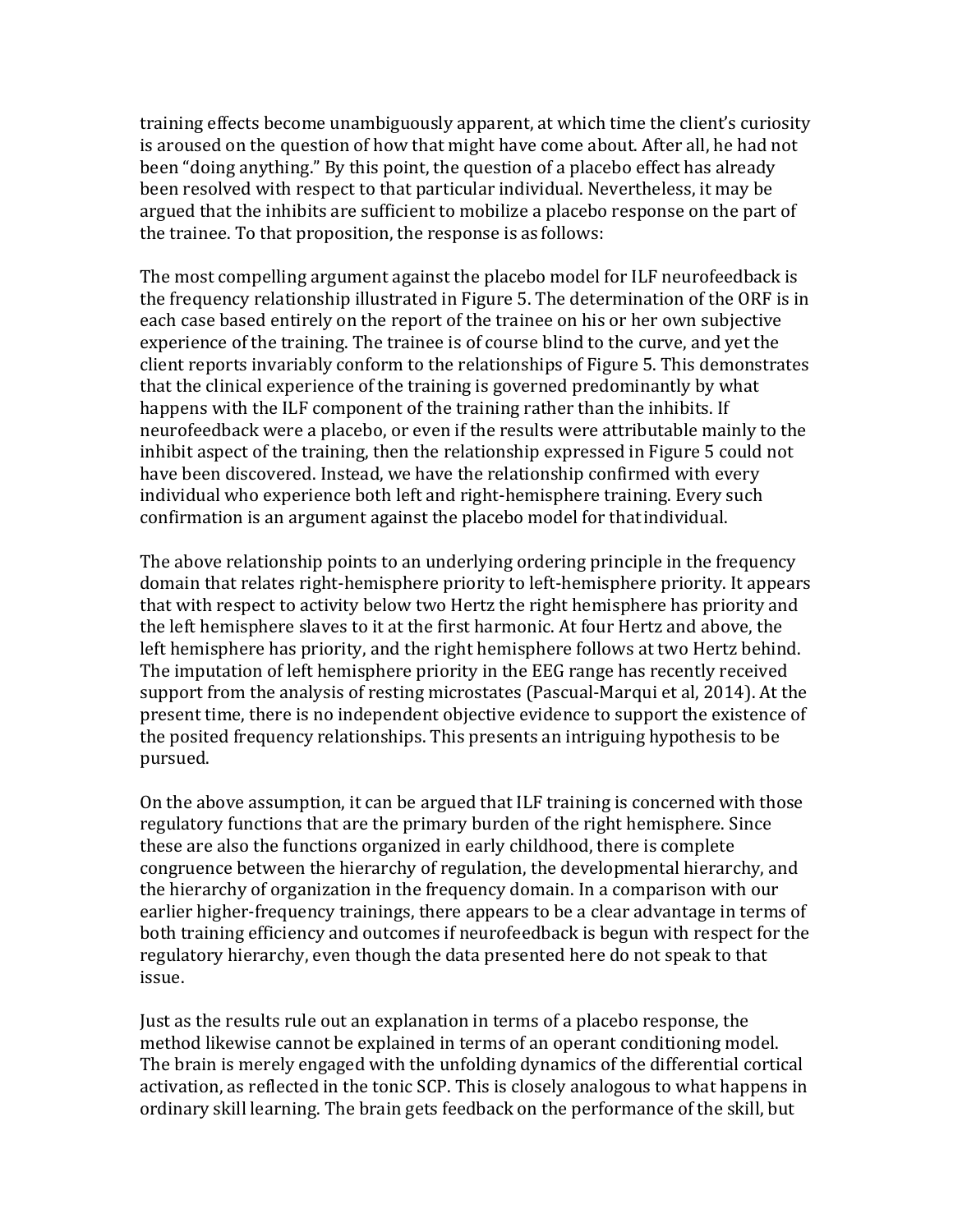the feedback is a mere correlate of the actual activity. In the present instance the self-regulatory skill of the brain is at issue, to which the EEG---or the SCP in this case--- is the operative correlate.

The mechanism appears to be the re-normalization or re-ordering of the functional coupling of our core connectivity networks, by virtue of 'activity-mediated plasticity.' The brain's observation of its own state in EEG feedback propels it into novel state configurations, and every such state opens up the 'near neighborhood' of possible states. Every such state is susceptible to reinforcement andconsolidation.

## **Conclusion**

Infra-Low Frequency training is an emerging approach to neurofeedback that is intrinsically function-oriented, as opposed to targeting dysfunction. The clinical results cannot be explained on the basis of a placebo model; hence the results stand on their own, even absent validation via a placebo-controlled design. The method cannot be described in terms of the standard operant conditioning model; nor does the method rely on conscious mediation. Instead the results are explained in terms of conventional skill learning.

In its essence, the training must be understood in the optimum functioning frame, as these results are achieved without explicit guidance or micro-management by the clinician. The clinician's role is one of discerning which 'window into brain function' is most salient for the brain's burden of enhancing its own functionalcompetence.

By working at extremely low frequencies with a right-hemisphere bias, the method addresses the foundations of our regulatory hierarchy, thus opening the door to the therapeutic relief of conditions traceable to early childhood developmental issues. As such, ILF training has allowed us to address challenging clinical presentations that did not yield to our earlier, higher-frequency protocols. In this work, there is a complete continuum between working with a clinical population and one concerned entirely with optimal functioning. The methods and means are thesame. Consequently, ILF training has added a new dimension to the various neurotherapy approaches that have been maturing at their respective pace over the past several decades.

### **References**

Sterman, M.B. (2000). Basic concepts and clinical findings in the treatment of seizure disorders with EEG operant conditioning. *Clinical Electroencephalography*, 31(1), 45-55.